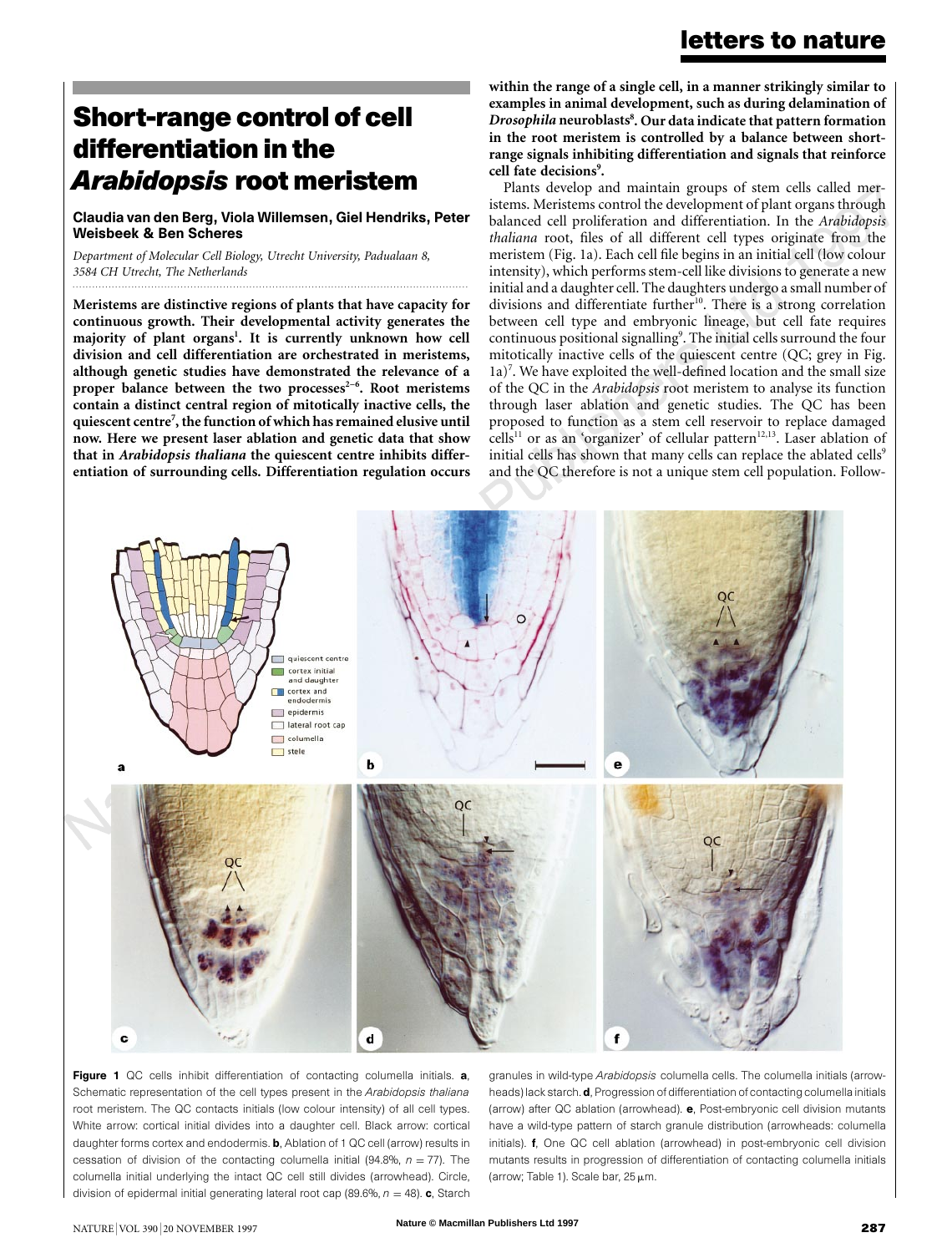## **letters to nature**



### Table 1 Columella initials differentiate upon QC ablation

|                   | Columella |                     |
|-------------------|-----------|---------------------|
|                   | Initials  | Daughters           |
| wt control        | በ‰        | 100% $(n = 40)$     |
| wt QC ablation    | 100%      | 100% $(n = 33)$     |
| $c6044$ control   | 0%        | 100% $(n = 30)$     |
| c6044 QC ablation | 100%      | 100% $(n = 19)$     |
| $c4761$ control   | 141%      | 100\% ( $n = 106$ ) |
| c4761 QC ablation | 100%      | $100\%$ (n = 17)    |
| c4912             | 6.7%      | 100% $(n = 15)$     |
| c4976             | 172%      | 100% $(n = 29)$     |
|                   |           |                     |

Accumulation of starch granules in columella cells. In control plants (both wild-type and 4 mutants without post-embryonic cell division) starch is present in columella daughters and more basal columella cells but absent in initials. Upon QC ablation, initial cells differentiate as indicated by starch accumulation. *c4761*, *c4912* and *c4976* express starch at low frequency. Therefore we cannot exclude minor contributions of cell division to differentiation status.

ing complete QC ablation, the QC is rapidly restored by cells of the stele<sup>9</sup>, thus preventing analysis of its function. We therefore analysed the effects of ablating only one or two QC cells, which results in slower replacement (see Methods).

Ablation of one QC cell results in cessation of cell division of columella initials (dull pink cells in Fig. 1a) which are in direct contact with the ablated cell (Fig. 1b). This effect is specific, as non-QC cell ablation next to columella initials (for example, columella daughters (pink in Fig. 1a)) does not result in mitotic arrest. After ablation of one QC cell, the columella initials contacting the remaining intact QC cells still perform their normal asymmetric division (Fig. 1b, arrowhead). This demonstrates that the influence of QC cells does not extend to non-contacting columella cells. We concluded that individual QC cells promote columella cell division within a single cell range.

We followed the fate of the mitotically arrested columella cells through the analysis of a columella-specific marker. Mature columella cells contain starch granules that are not found in initial cells (Fig. 1c; Table 1). After QC ablation, starch granules appear in the underlying elongated initials (Fig. 1d, arrow; Table 1). This shows that the differentiation state of columella initials progresses upon QC ablation. Therefore, the QC can arrest differentiation thus allowing division, can promote division thus preventing differentiation, or can regulate both (Fig. 2a).

To test whether cell division is required to prevent differentiation of columella initials, we analysed the QC activity in mutants lacking post-embryonic root meristematic cell divisions. We characterized four independent *Arabidopsis* mutants (*c4761*, *c4912*, *c4976* and *c6044*) defining at least three genetic loci. These mutants have a wild-type cellular architecture of the root meristem but lack postembryonic cell divisions. Root cell number counts<sup>14</sup> reveal that the embryonic cell number did not increase in the mutants (not shown). As in wild type, starch is absent in the columella initial cells but is present in the daughters (Fig. 1e; Table 1), showing that the initial status is independent of cell division. QC ablation in these

Figure 2 Models for the regulation of cell differentiation and cell division of columella initials by the QC (a), and a generalized model for the control of differentiation of cells in the root meristem  $(b)$ . a, The QC is either involved in regulating both differentiation (diff.) and division (div.) independently (1), in promoting division which prevents differentiation (2) or in inhibiting differentiation which allows division (3). Our data support model 3. **b**, We suggest a simple model where signals guiding position-dependent differentiation originate from more mature cells and reach the initial<sup>9</sup> (arrows). Initial cells differentiation is inhibited through their contact or close proximity to the QC (inhibitory signals). Upon division of the initials, daughter cells no longer contact the QC and no longer receive the QC signals. They now respond to signals from their more mature daughters that guide further differentiation into the corresponding cell type.

mutants results in starch accumulation in columella initials as observed in wild-type roots (Fig. 1f, arrow; Table 1). The QC thus controls the differentiation state of columella initials in the absence of cell division. These results show that columella cell division is not a prerequisite for inhibition of differentiation (Fig. 2, model 2).

To determine whether the QC cells also control the differentiation of other initial cells, we examined the differentiation of cortical initials (green; Fig. 1a) after QC ablation. Cortical initials normally generate cortical daughters. These generate an inner layer of endodermal and an outer layer of cortical cells (blue and yellow, respectively, Fig. 1a) by an asymmetric division of daughters but not initials (Fig. 1a, arrows; see Methods). When one or two QC cells are ablated, directly contacting cortical initials behave as cortical daughters and divide asymmetrically into cortical and endodermal cells(Fig. 3a, arrowhead). Cortical initials contacting intact QC cells divide normally into cortical daughters (Fig. 3a, arrow). Removing the QC thus results in the progression of differentiation of contacting cortical initials. We conclude that the QC inhibits differentiation of contacting cortical initial cells.

Genetic evidence corroborating the effect of the QC on cortical initials comes from mutations in the *HOBBIT* (*HBT*) gene. In *hbt* mutant embryos, the progenitor cell of the QC and columella undergoes aberrant divisions. As a consequence, an aberrant QC is formed and no functional columella is present (Fig. 3c) (V.W. and B.S., manuscript submitted). In these mutants, all cortical cells divide into cortex and endodermis during embryogenesis (Fig. 3c, arrows; compare with Fig. 3b), inferring that without a functional QC the initial status cannot be maintained.

We questioned whether the QC functions primarily as a negative regulator of cell differentiation independent of cell division (Fig. 2a, model 1), or whether it regulates cell division through differentiation (Fig. 2a, model 3). We investigated this by examining cell divisions after QC ablation. In wild-type roots, divisions in the columella initials and the epidermal initials are always in a similar order: columella initials always divide before epidermal initials (100%;  $n = 56$ ). After ablation of one QC cell, contacting columella initials no longer divide, whereas both epidermal initials contacting the dead QC cell (Fig. 1b, circle) and columella and epidermal initials contacting the intact QC cells (Figs. 1b, 3a) divide normally. Second, we observed new cell walls in cortical initials (see above, Fig. 3a). Third, <sup>3</sup>H-thymidine incorporation in QC-ablated roots shows that cells surrounding the QC passed S-phase at rates similar to those in non-ablated roots(not shown). Together, this showsthat all surrounding cells except columella cells are still able to divide at rates indistinguishable from wild type. It is noteworthy that in wild type, only the columella daughters lack division whereas in all other cell types daughters undergo further divisions while differentiating. Therefore, it is only in the columella that a progression of the initial stage into the next stage of differentiation infers the cessation of division. We conclude from these experiments that it is most likely that the QC does not directly regulate cell division in the columella but primarily arrests cell differentiation (Fig. 2a, model 3).